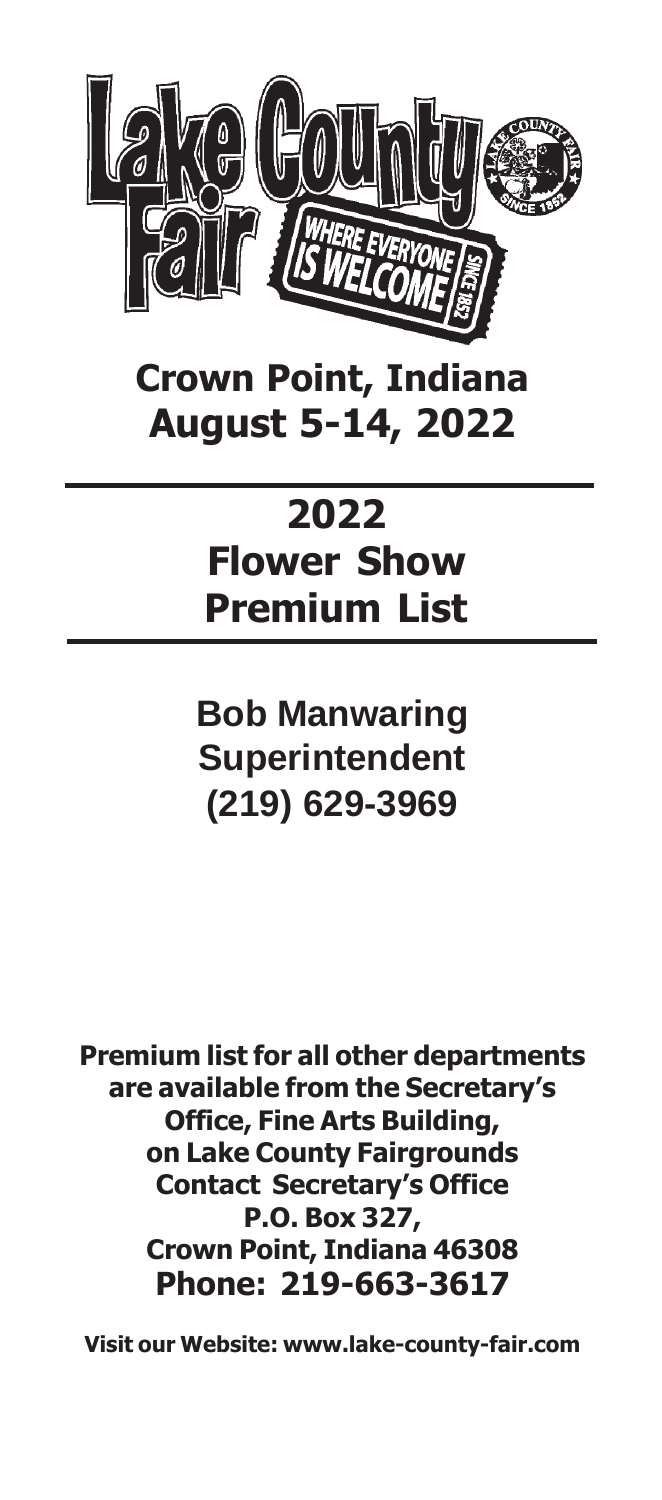## **NOTICE**

**When bringing in exhibits on day of show; please enter Gate #3, south of the 4-H Building. The gate personnel will direct you where to park to unload. This is temporary parking only. You must move your vehicle, after your entry is made.**

**ENTRIES RECEIVED FOR EACH SHOW FROM 7:30 TO 9:30 AM. ENTRIES MUST BE SIGNED IN BY 9:30 A.M.**

## **NOTE DAYS OF SHOWS (SAME AS PREVIOUS YEAR)**

- **FIRST SHOW: ARRANGEMENTS DATE DUE – FRIDAY, AUGUST 5**
- **SECOND SHOW: FAIRY GARDENS, SHRUBS & VINES** (INCLUDING ROSES) **DATE DUE: MONDAY, AUGUST 8**
- **THIRD SHOW: PERENNIALS, BIENNIALS, BULBS, TUBERS AND CORMS DATE DUE: WEDNESDAY, AUGUST 10**
- **FOURTH SHOW: ANNUALS DATE DUE – FRIDAY, AUGUST 12**

**No alcohol, illegal substances or weapons allowed on fairgrounds. No animals are allowed on the fairgrounds unless they are in use as a service animal.**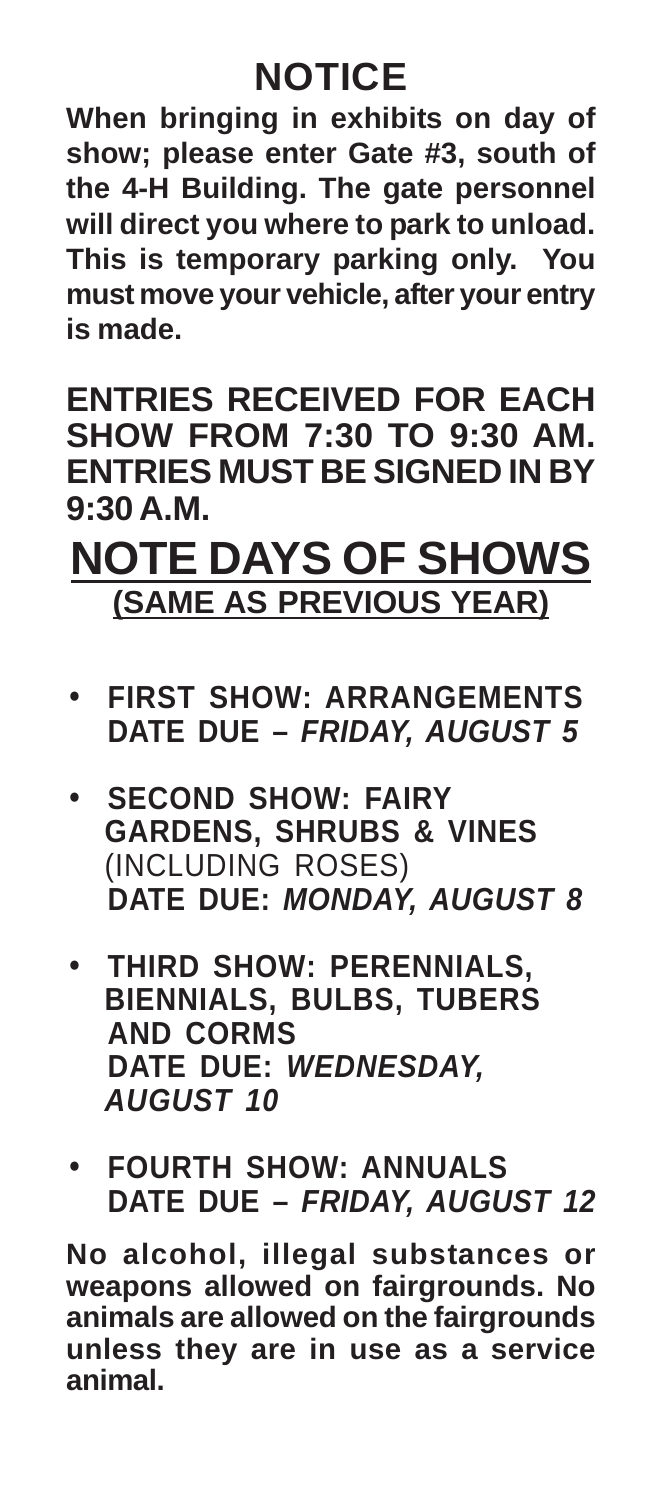## **2022 FLOWER SHOW**

**Please read this book CAREFULLY and COMPLETELY. If you have any questions, please contact Bob Manwaring at (219) 629- 3969**

## **ENTERING THE FLOWER SHOW**

All flower show entries must be in the Fair Secretary's Office by July 22, 2022 at 4:00 PM. You may mail in your entry forms to:

> Lake County Fair, P.O. Box 327 Crown Point, IN 46308

Or bring them into the Secretary's office at the fairgrounds.

All entry forms must be signed; one entry per line on the entry form. If you need more forms, contact the Secretary's Office at the fairgrounds or go to www.lake-county–fair.com.

Each exhibitor will be required to purchase an Exhibitor's Ticket for \$15.00, which allows the exhibitor to enter as many classes as desired, including other departments. This ticket is good for one person and vehicle each day of the Fair. Entry tags will be ready Monday, August 1, and can be picked up in the Secretary's Office in the Family Arts and Crafts Bldg. They may also be picked up when you bring in entries for first show.

## **DAY OF THE SHOW**

Entries will be received for each show on the day of judging from 7:30 to 9:30 AM. Entries will close promptly at 9:30 AM. LATE ENTRIES WILL NOT BE ACCEPTED. Please bring all tags (including claim tickets) and containers with you. Tags may be attached to containers before they are brought in for each show. All exhibitors must register at the placement table. All entries must be signed for as they are brought in. All arrangements must be presentation ready. Exhibitors may not place exhibits on show tables, only Show Committee Officials may do so.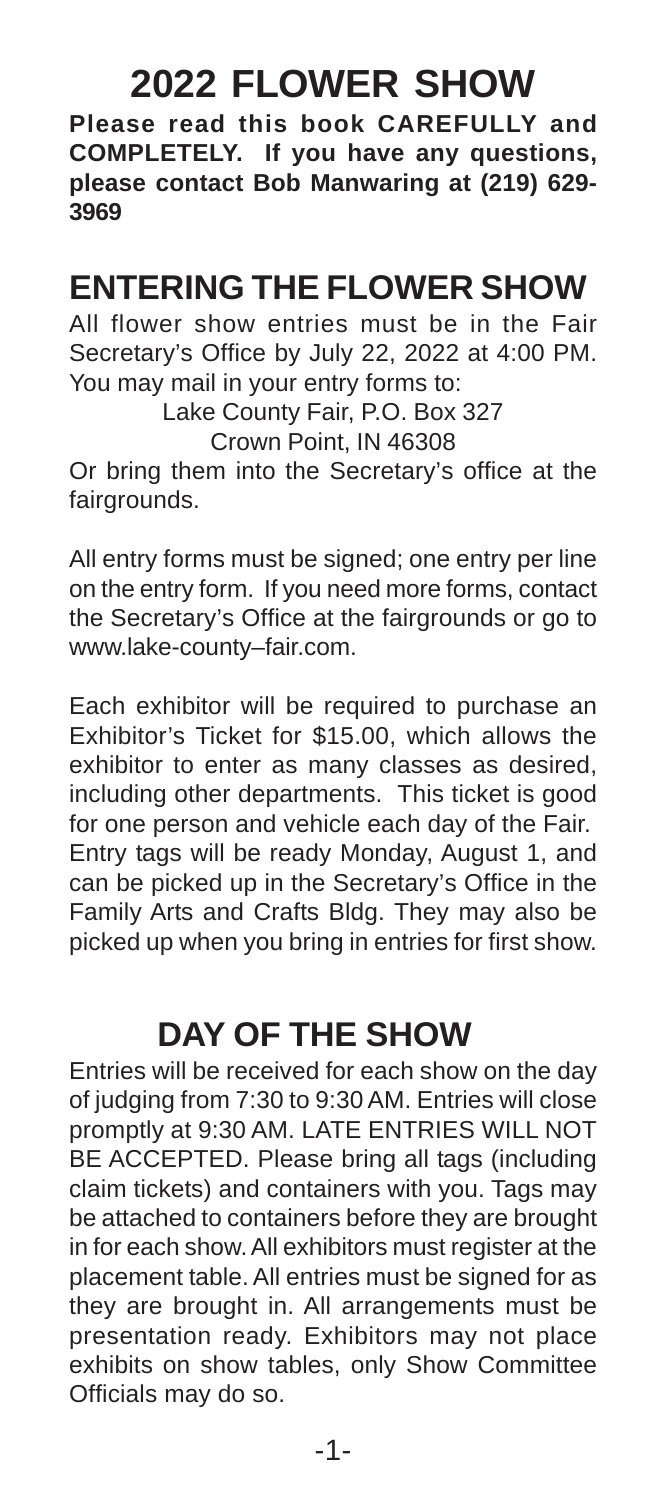## **BLOOMIN' KIDS CATEGORY**

This class is for ages 5-9 and for ages 10-13. There is no fee to enter and no exhibitor ticket will be given. If you choose to receive an exhibitor ticket, then a \$15.00 entry fee must accompany the entry form. Each Bloomin' Kids exhibitor must have their own entry form and may not be added to their parents form.

Entry forms must be received for this category by the DUE DATE stated in the REGULAR RULES. Please follow all the rules as specified in the regular categories.

#### **ONLY RIBBONS WILL BE AWARDED FOR FIRST THRU FOURTH PLACES.**

These classes will be numbered with the letter K and a Class number such as K101, "Fresh Garden Arrangement"

## **AFTER THE SHOW**

Containers, exhibits and ribbons must be picked up on the closing day of each show between 8PM and 9:30 PM. They will not be mailed. The only exceptions are the Permanent Arrangements which will be displayed the remainder of the fair. On the second Sunday, August 14, exhibits will be released from 8:00 to 9:30 PM. NO EXCEPTIONS.

Entries will also be released on Tuesday August 16, from 2:00 PM to 6:00 PM. If not picked up, containers will be disposed of at the discretion of the Superintendent.

The Flower Show will exercise due caution in safeguarding the exhibits during the Fair. It will in no case be responsible for any loss or damage that may occur. Exhibits are accepted on this condition.

## **All Judges Decisions are final**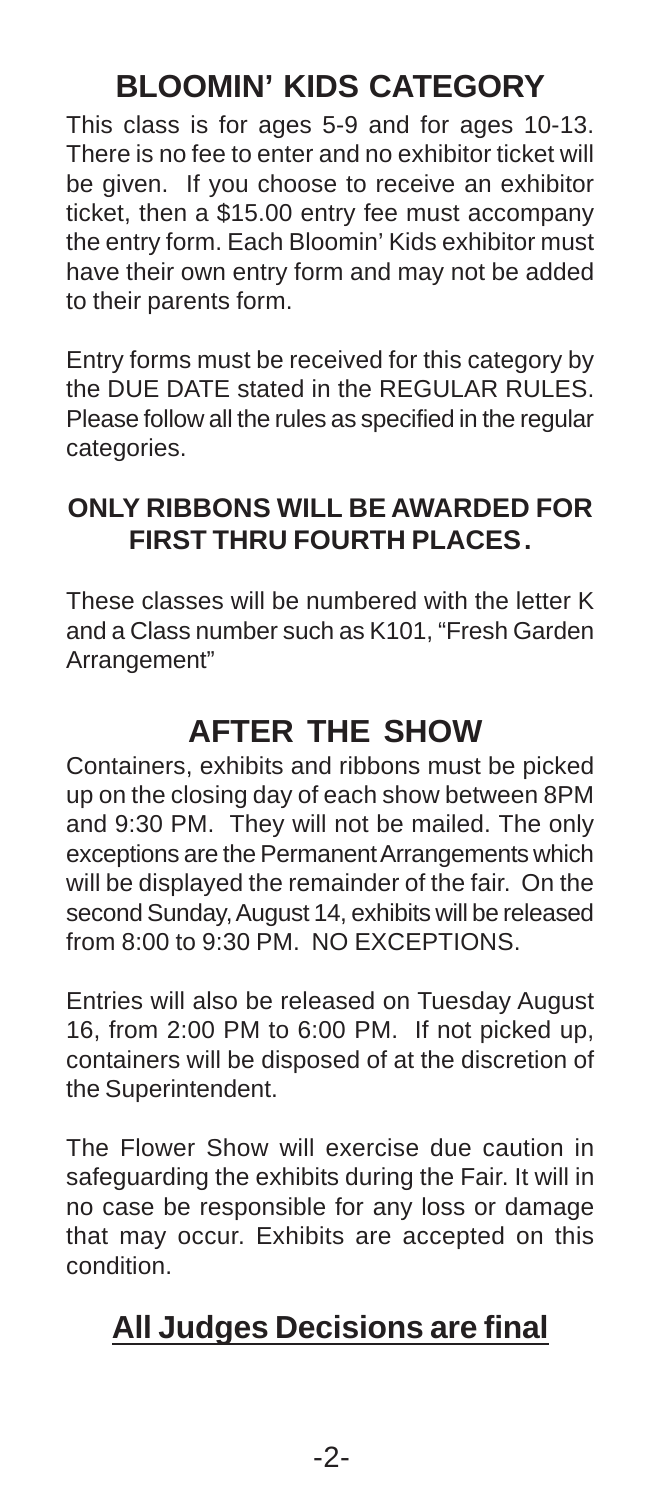## **RULES FOR HORTICULTURAL CLASSES**

All horticultural exhibits must be grown by the exhibitor in his own garden within his own yard. Exhibitor may enter as many classes as desired, but only one entry in each class, except where divisions are specified. If there is a specified category, the exhibit cannot be placed in another category. When more than one bloom is specified, they must be ONE COLOR and ONE VARIETY.

All specimens should be groomed for removal of all dust, spray and insects. Foliage should not be removed. Containers for exhibits must be furnished by Exhibitor and should be CLEAR glass: 8, 16, or 32 oz. bottles or vases preferred, depending on size of exhibit.

WE ARE NOT RESPONSIBLE FOR CONTAINERS. Entries will be received for each show between 7:30 and 9:30 AM. Late entries will not be accepted.

#### **PREMIUMS IN EACH CLASS FOR THE ENTIRE FLOWER SHOW (unless stated otherwise)**

 st Place - \$5.00 nd Place - \$4.00 rd Place - \$3.00 th Place – Ribbon only th Place – Honorable Mention Ribbon

## **DESIGN RULES FOR FLOWER ARRANGEMENT CLASSES**

FLORAL DESIGNS MUST BE THE WORK OF THE EXHIBITOR.

Plant material used in Design Classes (101-118) does not have to be grown by Exhibitor.

All exhibits in design must contain some plant material, fresh and/or silk and dried, as specified in the schedule.

Exhibitors are to classify their entry in the class of choice. Please have proper hooks to hang.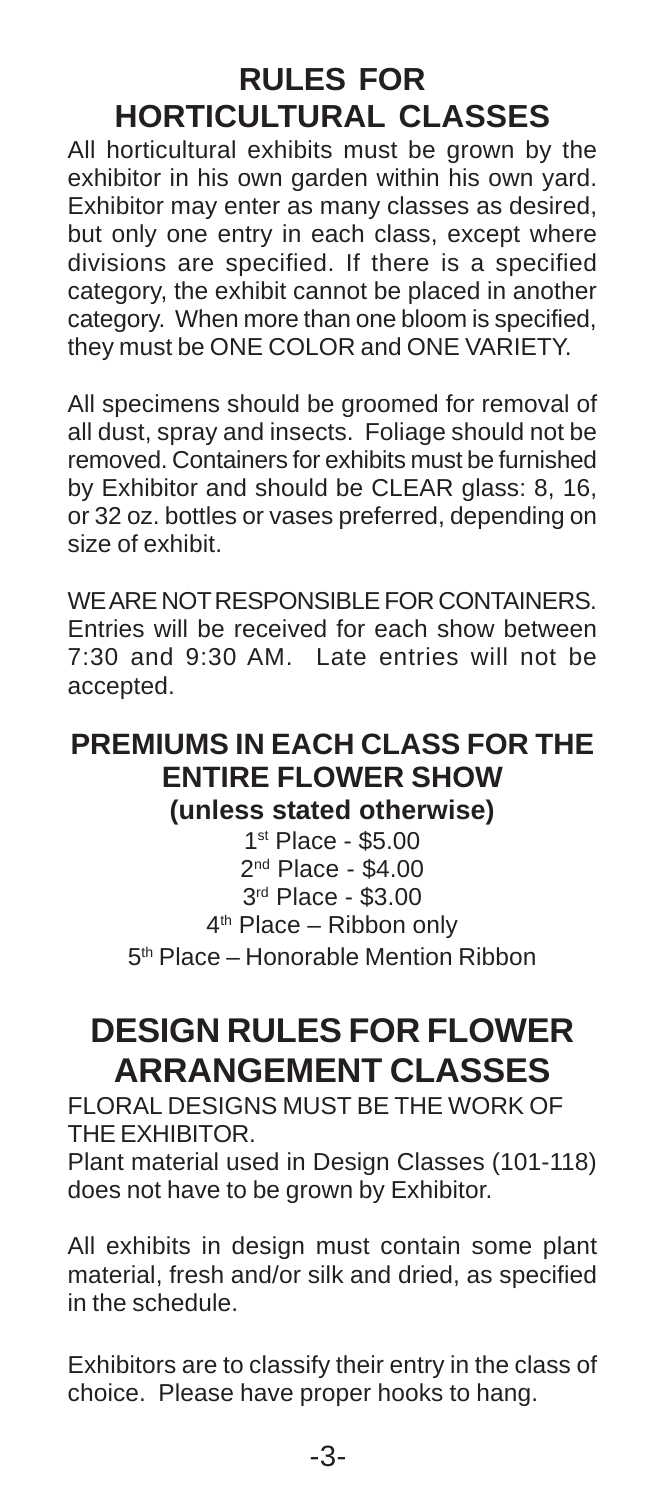**Maximum width for arrangements and fairy gardens is 30 inches, which will be measured. Please keep in mind our display shelves are 12 inches deep. Arrangements and gardens should be designed to display in this space.**

Make sure you are aware of MINIATURE AND SMALL DESIGN SIZES. PLEASE MEASURE.

Maximum size for MINIATURE DESIGN cannot exceed 5 inches in any dimension.

Maximum size for SMALL DESIGN must exceed 5 inches but cannot exceed 8 inches in any dimension.

#### **Designs will be judged on these points:**

- A. Design
- B. Quality of Workmanship & material
- C. Creativity and Originality
- D. Conformance to Theme of Class

### **FIRST SHOW - Arrangements Fri., Sat., Sun., August 5, 6, & 7 Judging: August 5, 10 AM**

Exhibits to be submitted Friday, August 5, 7:30-9:30 AM

#### **Fresh Arrangements**

| 101. | "Sunny Days"                            |
|------|-----------------------------------------|
|      | Must include Sunflowers                 |
| 102. | "Green with Envy" NO FLOWERS            |
|      | Only greenery of different shades &     |
|      | textures                                |
|      | 103. "Tropical Design"                  |
| 104. | "What's the Buzz" with a bee theme      |
|      | (LCF Mascot)                            |
| 105. | "Lake County Fair"                      |
|      | What best depicts the fair              |
| 106. | "Tis the Season"                        |
|      | Christmas arrangement                   |
|      | 107. "Citrus Surprise" Arrangement with |
|      | <b>Flowers and Citrus</b>               |
| 108. | "America the Beautiful"                 |
|      |                                         |

Red, white and blue arrangement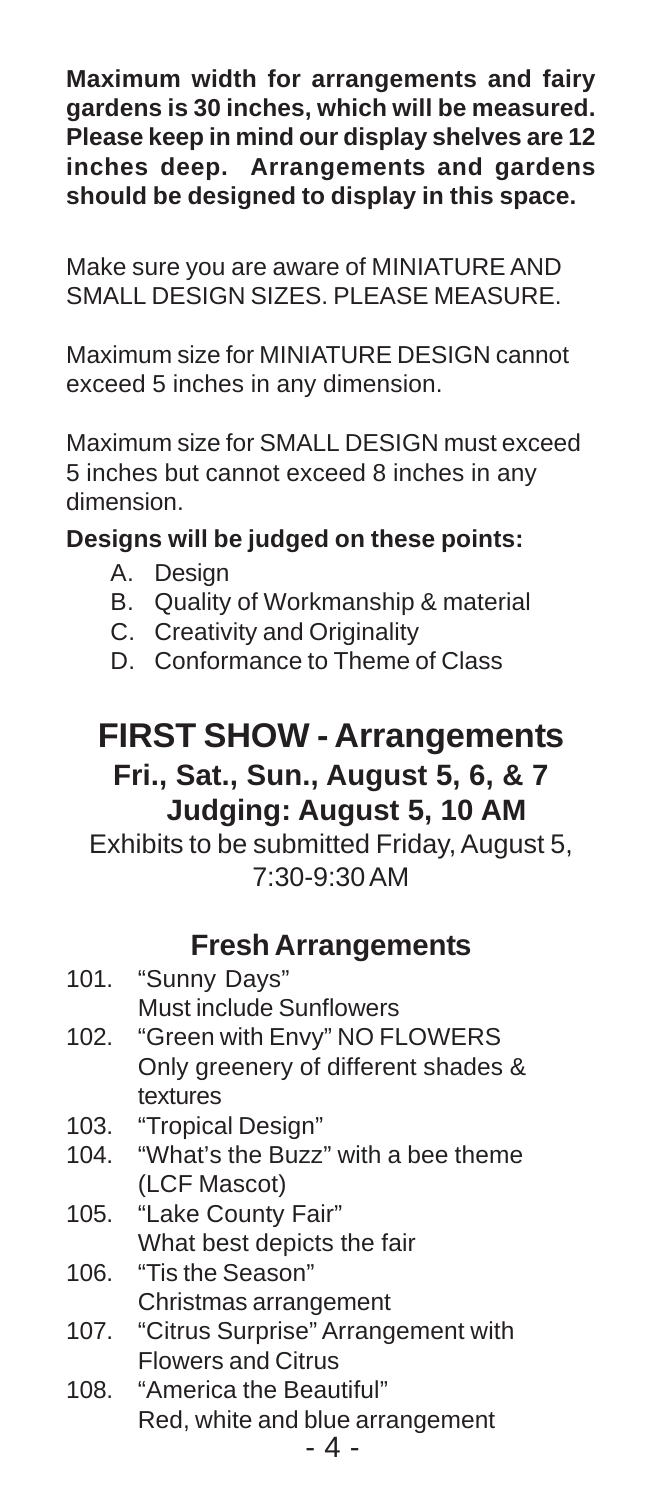- 109. "Simply Elegant" Elegant design not country
- 110. "Spooky Days" Halloween arrangement
- 111. "Happy Trails" Arrangement with a western theme
- 112. "For the Birds"
- 113. "Walk in the Woods" Woodland themed arrangement
- 114. "Ridiculous Red"
- 115. "Chef's Kitchen Arrangement" In appropriate container and May include kitchen utensils or gadgets
- 116. "Simplicity" Single flower with Greenery
- 117. "Thanksgiving"
- 118. "Oh Nuts" Must contain Nuts
- 119. "Not Specified Above"

#### **Specialty Fresh Arrangements from my garden Must be grown by exhibitor**

- 201. "Southern Splendor"
- 202. "Simplicity" Miniature design Single flower in a small vase with greenery Not to exceed 5 inches in any dimension
- 203. "Tea Time" Miniature design in teacup Not to exceed 5 inches in any dimension
- 204. "Picnic"
- 205. "Mellow Yellow"
- 206. "Green with Envy" Small version Same as item 102, but Not to exceed 8 inches in any dimension
- 207. "Monochromatic"
- 208. "Cola Wars" Coke or Pepsi inspired arrangement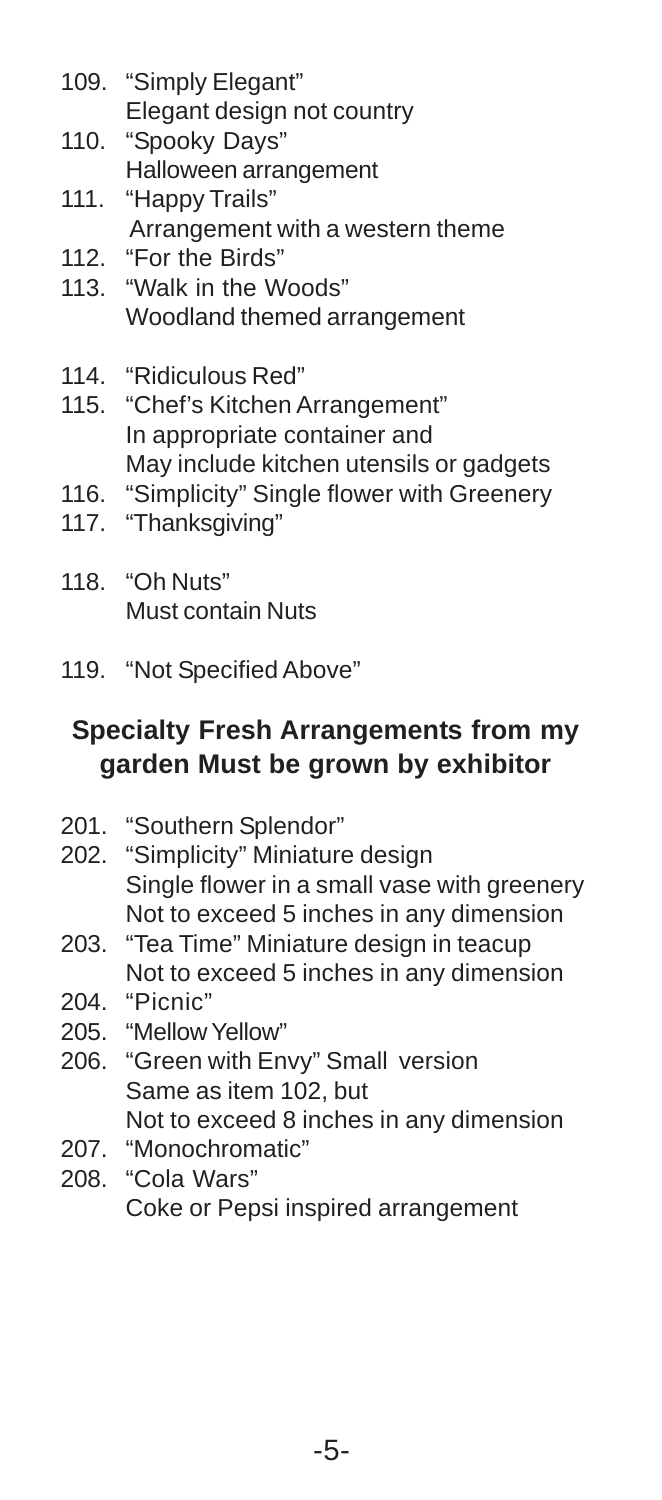- 209. "Jungle Fever"
- 210. "Small Arrangement" Not specified above Not to exceed 8 inches in any dimension
- 211. "Miniature Arrangement" Not specified above Not to exceed 5 inches in any dimension

#### **Permanent Arrangements**

- 300. "Lake County Fair theme" What best depicts the fair
- 301. "Wedding Design"
- 302. "Spring has Sprung"
- 303. "Buzzing Around" Using a bee (Our LCF Mascot)
- 304. "Let us Give Thanks"
- 305. "The Wild West" Western themed arrangement
- 306. "Kaleidoscope of Color" 307. "Sunny Side" Must contain Sunflowers
- 308. "Perfectly Pink"
- 309. "Christmas Design" Must contain Candles
- 310. "Fruit of the Vine" Containing grapes or Wine theme
- 311. "High Stepping" Arrangement in a shoe
- 312. "Grandmas Bouquet" Arrangement containing Roses
- 313. "Team Pride" Favorite Sports team theme
- 314. "Coffee Time" Small arrangement In cup or mug Not to exceed 8 inches in any dimension
- 315. "Autumn"
- 316. "Asian Theme"
- 317. "Honoring our Military"
- 318. "Miniature Design" not mentioned above Not to exceed 5 inches in any dimension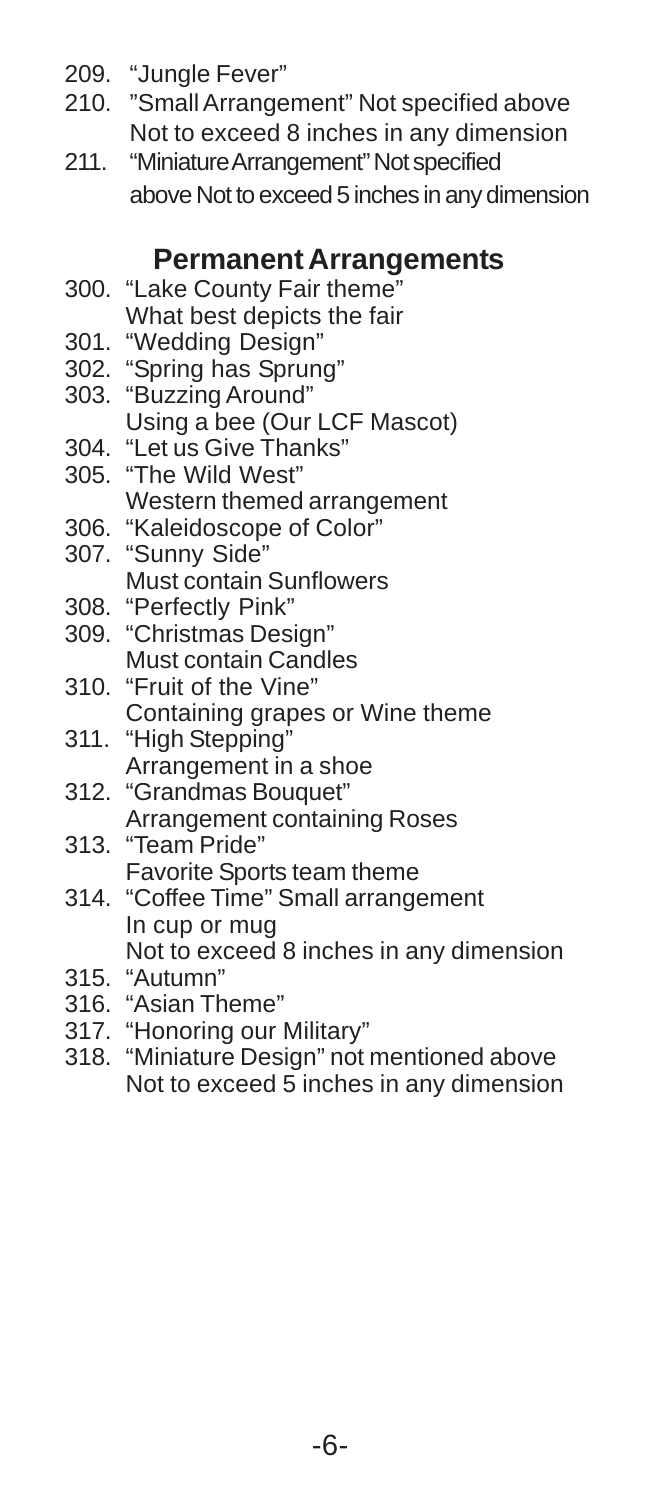#### **Wall or Door Arrangements Special Contest "You be the Judge" Special Prize will be given for best wall or door arrangement voted by the public.**

- 401. "Breath of Spring"
- 402. "Let it Snow" Winter Themed (not Christmas)
- 403. "Autumn Splendor"
- 404. "Christmas Joy"
- 405. "Sunny Days" Must include sunflowers
- 406. "Stars and Stripes" Patriotic Theme
- 407. "Pretty in Pink"
- 408. "Spooky Days"
- 409. "Not Specified Above"

## **Bloomin' Kids**

#### **Fresh Flower Arrangements August 5, 6 & 7**

#### **Judging: August 5, at 10 AM** Exhibits to be submitted Friday, Aug 5, 7:30-9:30 AM

#### **Ages 5-9**

- K 101. "Fresh Garden" Arrangement
- K 102. "Fun at the Beach" Arrangement
- K 103. "Characters" Arrangement Featuring your favorite character

#### **Ages 10-13**

- K 121. "Fresh Garden" Arrangement
- K 122. "Fun at the Beach" Arrangement
- K 123. "Character" Arrangement featuring your favorite character
- Only Ribbons will be given for Bloomin' Kids
	- **An "Award of Distinction" ribbon will be given for best Fresh Arrangement**
	- **A "Best of Show" ribbon will be given for best Permanent Arrangement**
	- **A "Sweepstakes" ribbon will be given for best Wall or Door Arrangement**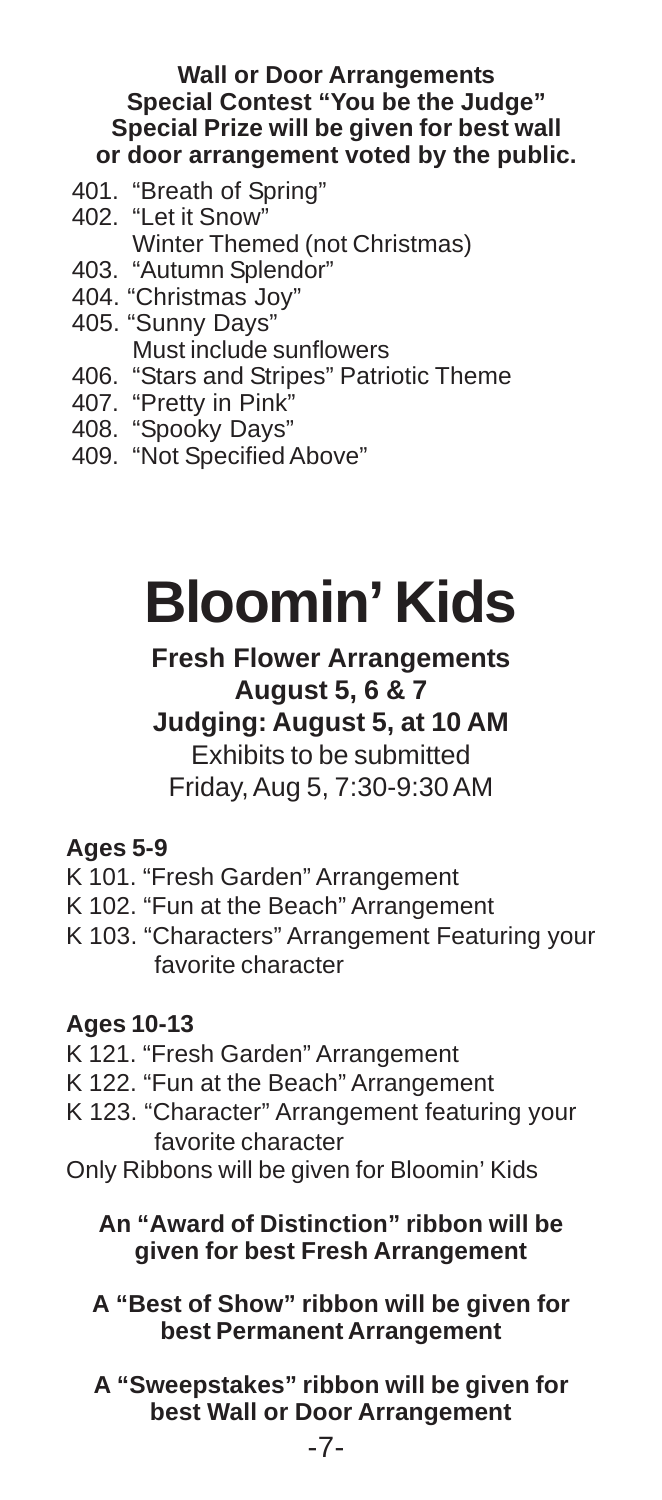## **SECOND SHOW**

## **FAIRY GARDENS, SHRUBS & VINES**

(INCLUDING ROSES)

## **Monday & Tuesday August 8 & 9**

Entries to be submitted **Monday, August 8, 7:30-9:30 AM**

## **Fairy Gardens**

- 501. "Fairy Garden in a Unique Container"
- 502. "Woodland Cottage"
- 503. "Whimsical Garden"
- 504. "Fairy Tea Party"
- 505. "Castles and Dragons"
- 506. "Holiday Party" (Christmas)
- 507. "Halloween Party"
- 508. "Cactus/Succulent Garden"
- 509. "Fairy Tale Garden" (depicts a fairy tale)

### **A Best in show Ribbon will be awarded for best Fairy Garden**

## **Shrubs and Vines**

- 601. Buddleia, 1 spray
- 602. Clethra, 1 spray<br>603. Macrophylia, Hv
- Macrophylia, Hydrangea, 1 bloom
- 604. Paniculata, Hydrangea, 1 bloom
- 605. Honeysuckle, Lycesteria, 1 vine
- 606. Hibiscus Syriacus (Rose of Sharon) Single, 1 spray
- 607. Hibiscus Syriacus (Rose of Sharon) Double, 1 spray
- 608. Hibiscus Militaris (Rose Mallow) 1 spray
- 609. Trumpet Vine, 1 vine<br>610. Clematis, 1 sprav
- Clematis, 1 spray
- 611. Viburnum, 1 spray
- 612. Sweet Pea, 1 vine
- 613. Silver Lace Vine (Polygonum Auberti) 1 vine
- 614. Kerria, 1 spray
- 615. Vine of Grapes, 1 vine
- 616. Cup & Saucer Vine, 1 vine
- 617. Hyacinth, 1 vine
- 618. Morning Glory, 1 vine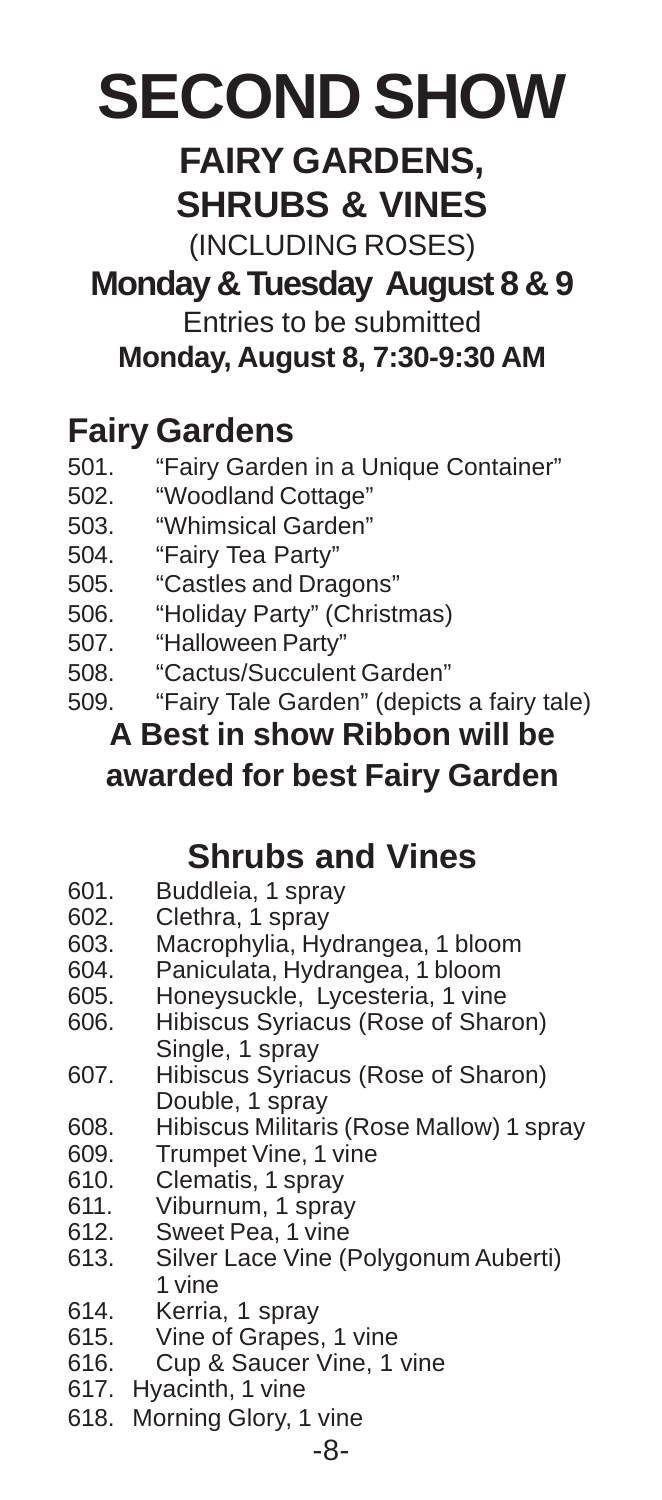#### **Classes 619 – 624 are for Floribunda, Grandiflora, Hybrid Tea and Landscape (Knockout type) Roses**

- 619. Single Stem with one Flower Red
- 620. Single Stem with one Flower- Yellow
- 621. Single Stem with one Flower any other color
- 622. Spray of Roses(multi flowers on single stem) Red
- 623. Spray of Roses(multi flowers single stem) Yellow
- 624. Spray of Roses(multi flowers single stem) Any other color

#### **Classes 625 – 630 are for Miniature Roses**

- 625. Single stem with one flower Red
- 626. Single stem with one flower Yellow
- 627. Single stem with one flower Any other color
- 628. Spray of Roses(multi flower, single stem) Red
- 629. Spray of Roses(multi flower, single stem) Yellow
- 630. Spray of Roses(multi flower, single stem) Any other color
- 631. Mass Arrangement Roses(10 or more blooms)
- 632. Any other shrub in bloom, 1 spray\*
- 633. Any other shrub with fruit or berries, 1 spray\*
- 634. Any other vine in bloom, 1 spray\*
- 635. Any other vine with fruit or berries\* \*(Class 633 –635, please identify)

#### **An Award of Distinction will be given for best horticultural specimen.**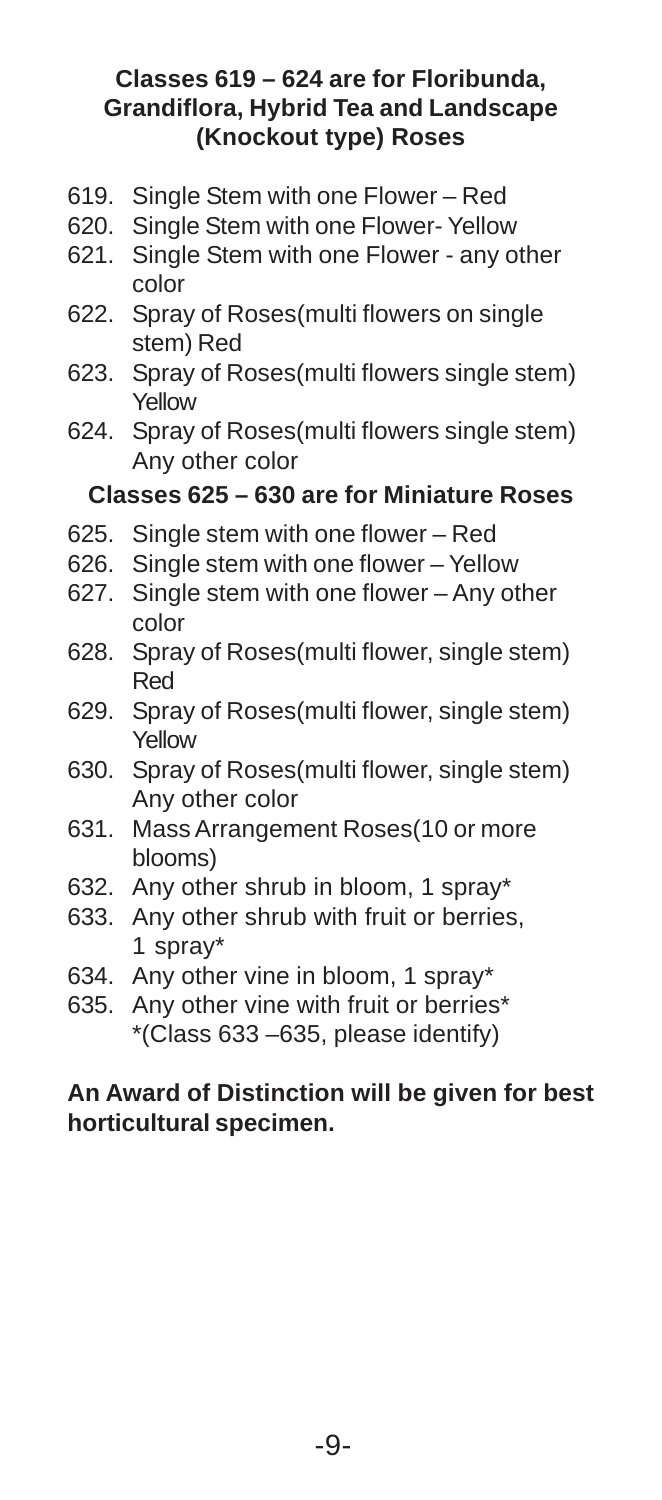### **Bloomin' Kids Fairy Gardens Mon., Tue., August 8 & 9 Judging: August 8, 10:00 AM** Entries to be submitted Monday, August 8, 7:30-9:30 AM

**Ages 5-9** K501. Fairy Garden

#### **Ages 10-13**

K521. Fairy Garden Only Ribbons are awarded for Bloomin' kids

## **THIRD SHOW**

**Perennials & Biennials Bulbs, Tubers & Corms Wed., Thur., August 10 & 11** Entries to be submitted

**Wednesday, August 10, 7:30-9:30 AM**

### **Perennials & Biennials**

- 701. Achillea (Yarrow) 1 stem
- 702. Althaea (Hollyhock) 1 stem
- 703. Asclepias (Butterfly Weed) 1 stem
- 704. Aquilegia (Columbine) 1 bloom
- 705. Bee Balm (Monarda) 1 stem
- 706. Chrysanthemum, 1 spray
- 707. Coreopsis, 1 stem
- 708. Delphinium, 1 spike
- 709. Dianthus, 2 stems
- 710. Echinacea Alba (White Coneflower) 2 blooms
- 711. Echinacea Purpurea (Purple Coneflower) 2 blooms
- 712. Echinacea, any other color, 2 blooms
- 713. Eyngium (Sea Holly) 2 stems
- 714. Echinops (Globe Thistle) 2 stems
- 715. Feverfew, 1 spray
- 716. Gaillardia (Blanket Flower) 2 blooms
- 717. Hemerocallis Daylily yellow, 1 stem
- 718. Hemerocallis Daylily orange, 1 stem
- 719. Hemerocallis Daylily any other color 1 stem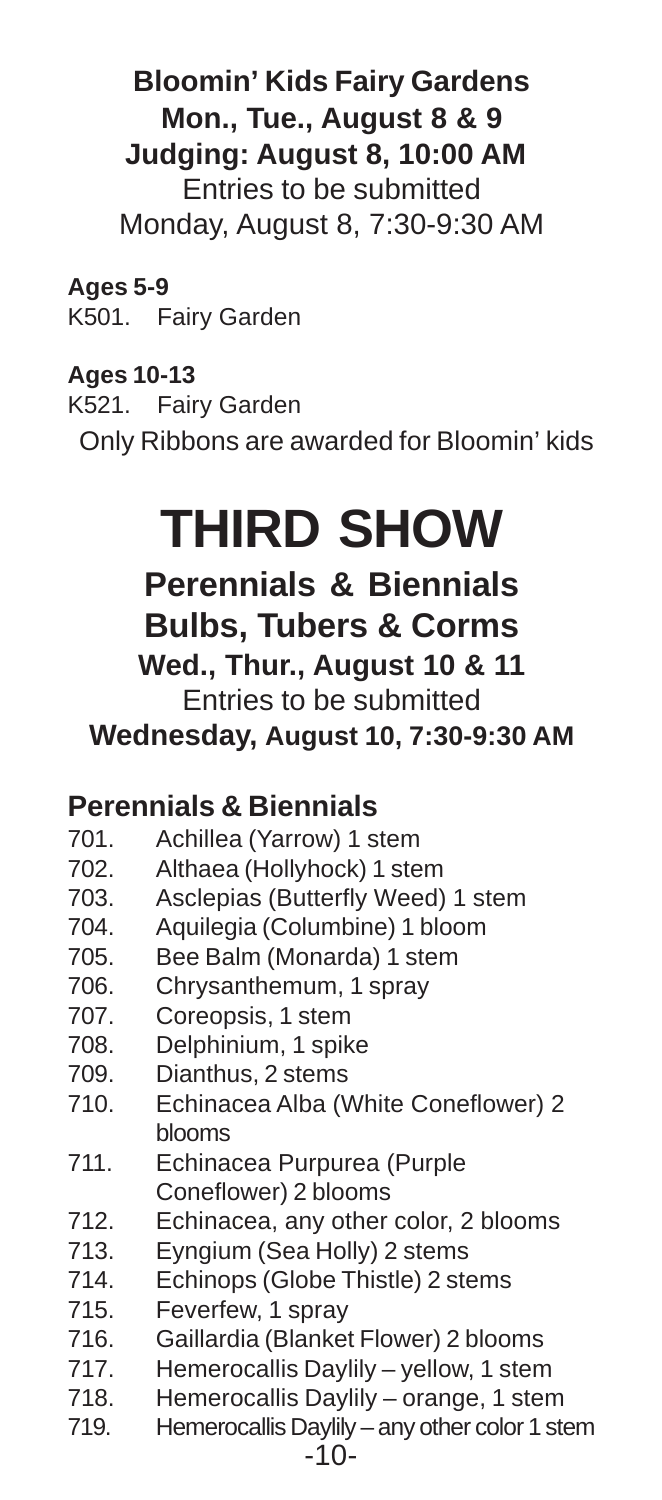720. Hemerocallis Daylily – ruffled, any color, 1 stem 721. Hemerocallis Daylily – Purple, 1 stem 722. Hemerocallis Daylily – Red, 1 stem 723. Stella D'Oro Daylily, 1 stem 724. Liatris (Gayfeather) 1 spike 725. Phlox, 1 stem 726. Plaatycodon (Balloon Flower) 1 stem 727. Pythrum (Painted Daisy) 2 blooms 728. Rudbeckia (Black-eyed Susan) 2 blooms 729. Scabiosa (Pincushion Flower) 1 bloom 730. Shasta Daisy Maximum, 2 blooms 731. Veronica (Speedwell) 1 stem 732. Perovshia (Russian Sage) 1 stem 733. Eupatorium (Joe Pye Weed) 1 stem 734. Heliopsis (Helianthoides) 1 stem 735. Ligularia, 1 spike 736. Obedient Plant (Physistegia) 1 spike 737. Lobelia, 2 spikes 738. Giant Hosta, Blue/Green (28 inches and up) 1 leaf 739. Giant Hosta, Yellow/White (28 inches and up) 1 leaf 740. Giant Hosta, Striped or Variegated (28 inches and up) 1leaf 741. Large Hosta, Blue/Green (18 to 27 inches) 2 leaves 742. Large Hosta, Yellow/White (18 to 27 inches) 2 leaves 743. Large Hosta, Striped or Variegated (18 to 27 inches) 2 leaves 744. Med/Small Hosta, Blue/Green (6 to 10 inches) 2 leaves 745. Med/Small Hosta, Yellow/White (6 to 10 inches) 2 leaves 746. Med/Small Hosta, Striped or Variegated (6 to 10 inches) 2 leaves 747. Miniature Hosta, Blue/Green (6 inches or smaller) 2 leaves 748. Miniature Hosta, Yellow/White (6 inches or smaller) 2 leaves 749. Miniature Hosta, Striped or Variegated (6 inches or smaller) 2 leaves 750. Corrugated or Ruffled Hosta, 2 leaves 751. Any other Perennial, 1 stem, please identify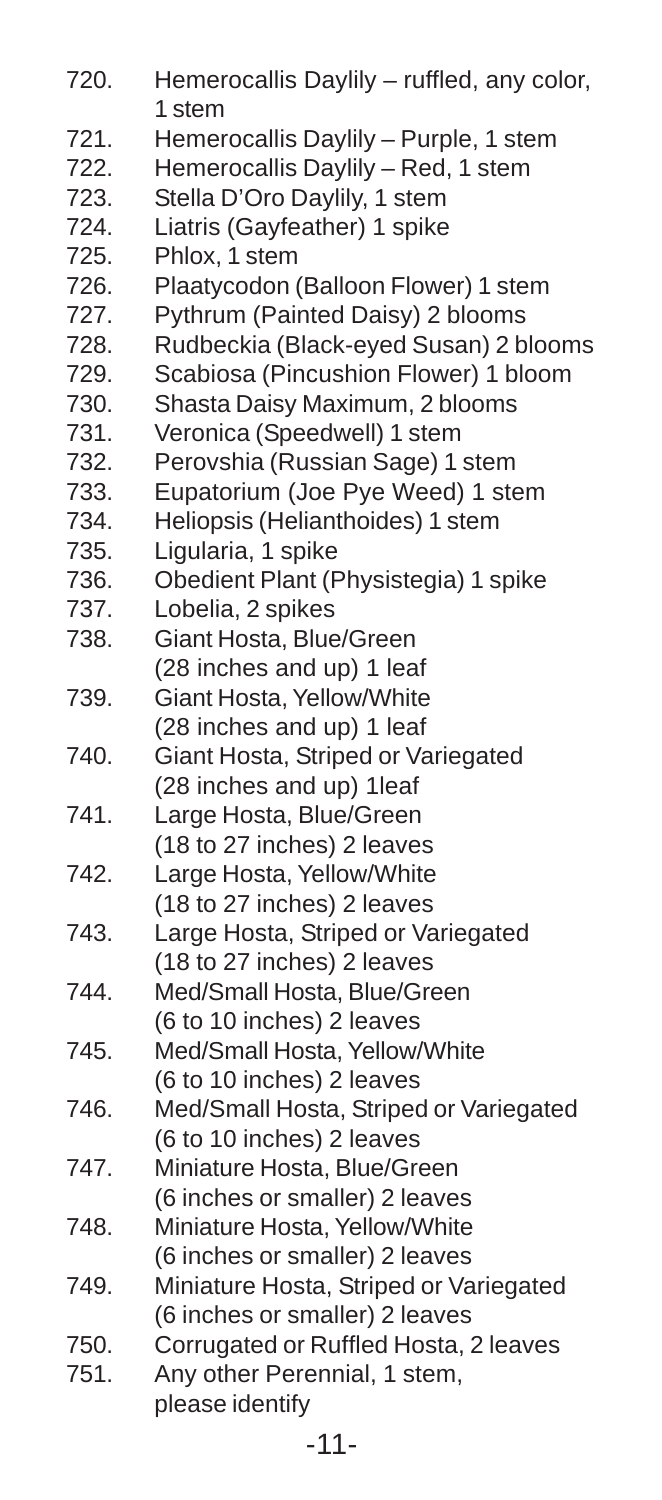- 752. Any other Perennial, 1 bloom, please identify
- 753. Bouquet of Perennials, 5 different varieties, no fillers
- 754. Bouquet of Shasta Daisies, no fillers
- 755. Bouquet of 3 different species of Rudbeckia Judged for perfection of blooms

## **Bulbs, Tubers and Corms**

- 801**.** Dahlias, 6" or more in diameter**,** 1 bloom
- 802. Dahlias, Medium 3-6" in diameter, 1 bloom
- 803. Dahlias, Miniature, less than 3" in diameter, 1 bloom
- 804. Lily, Calla, 1 stem
- 805. Lily, Tiger lily, 1 stem
- 806. Lily, Turks Cap, 1 stem
- 807. Lily, Stargazer, 1 stem
- 808. Lily, Water, 1 stem
- 809. Lily, Magic, 1 stem ('Lycoris Squamigera') Also known as Resurrection Lily
- 810. Lily, Canna, 1 stem
- 811. Lily, Any type not listed above, 1 stem
- 812. Allium, 1 bloom
- 813. Begonia, Tuberous, 1 stem with foliage & bloom
- 814. Caladium, 2 leaves
- 815. Elephant Ears, Large Green, 1 leaf
- 816. Elephant Ears, Large any other color, 1 leaf
- 817. Elephant Ears, Med/Large Green, 2 leaves
- 818. Elephant Ears, Med/Large Any other color, 2 leaves
- 819. Gladiolus, White, 1 spike
- 820. Gladiolus, Pink, 1 spike
- 821. Gladiolus, Yellow, 1 spike
- 822. Gladiolus, Any other color, 1 spike
- 823. Gladiolus, Miniature variety, 1 spike
- 824. Gladiolus, Bouquet, 5-7 spikes, no filler
- 825. Dahlia Bouquet, 5-7 blooms, no filler
- 826. Any other Bulb, Tuber or Corm, 1 stem Please Identify
- 827. Any other Bulb, Tuber or Corm, 1 spike Please Identify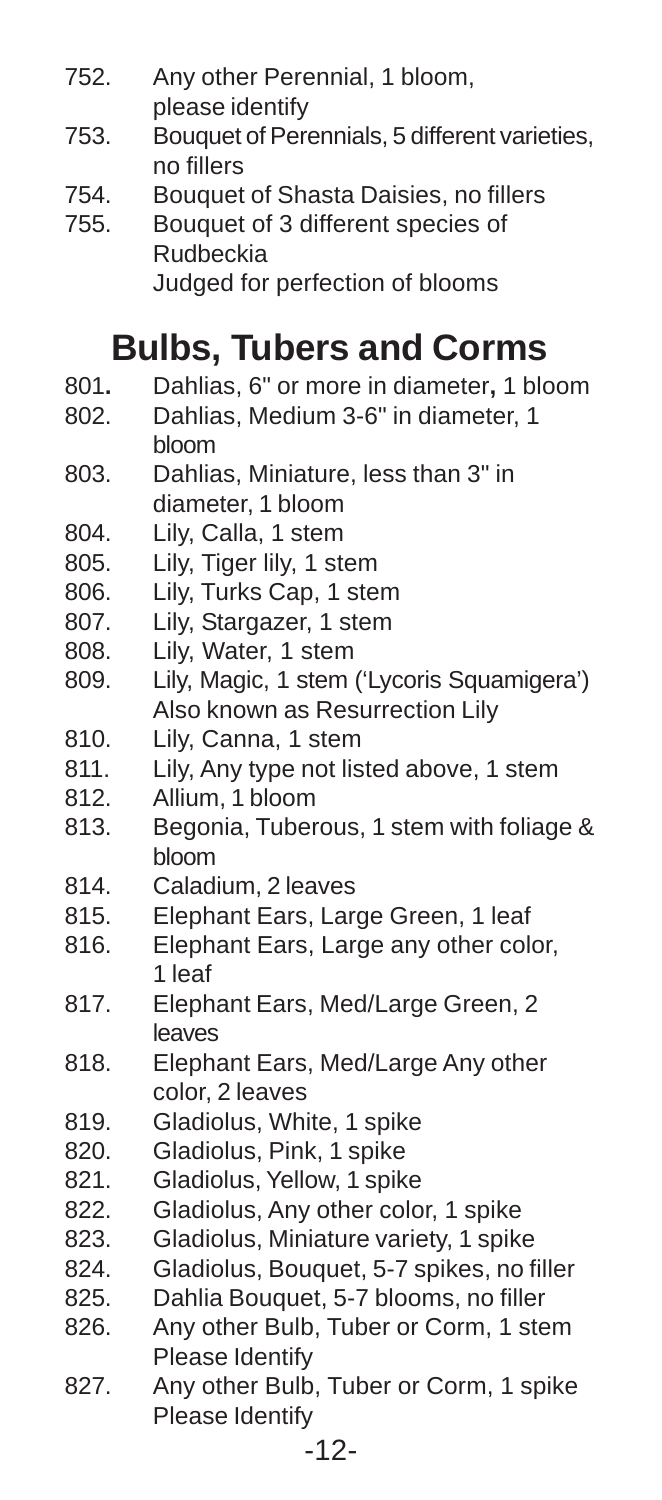#### **An "Award of Distinction" ribbon will be given for best Perennial**

**A "Best of Show" ribbon will be given for best Bulb, Tuber or Corm**

**A "Sweepstakes" ribbon will be given for best Bouquet**

## **Bloomin' Kids**

### **Perennials, Bulbs, Tubers, and Corms**

Only Ribbons will be awarded for Bloomin' Kids Entries to be submitted Wednesday Aug 10, 7:30-9:30 AM

#### **Ages 5-9**

- K 701. Day Lily, any color, 1 bloom
- K 702. Gladiolus, any color, 1 spike
- K 703 Cone Flower (Echinacea) any color, 1 bloom

#### **Ages 10-13**

- K 721. Day Lily, any color, 1 bloom
- K 722. Gladiolus, any color, 1 spike
- K 723. Cone Flower (Echinacea) any color, 1 bloom

## **Fourth Show**

## **ANNUALS**

## **Fri., Sat., Sun., August 12, 13 & 14 Judging: August 12, 10:00 AM**

Entries to be submitted

Friday, August 12, 7:30-9:30 AM

#### **Annuals**

- 901. Amaranthus (Love Lies Bleeding) 1 stem
- 902. Amaranthus (Summer Poinsettia) 1 stem
- 903. Bachelor Button, 2 blooms
- 904. Bells of Ireland, 1 spike
- 905. Calendula, 2 blooms
- 906. Celosia (Cockscomb) 1 head<br>907. Celosia (Plumed) 1 head
- Celosia (Plumed) 1 head
- 908. Celosia (Wheat) 1 stem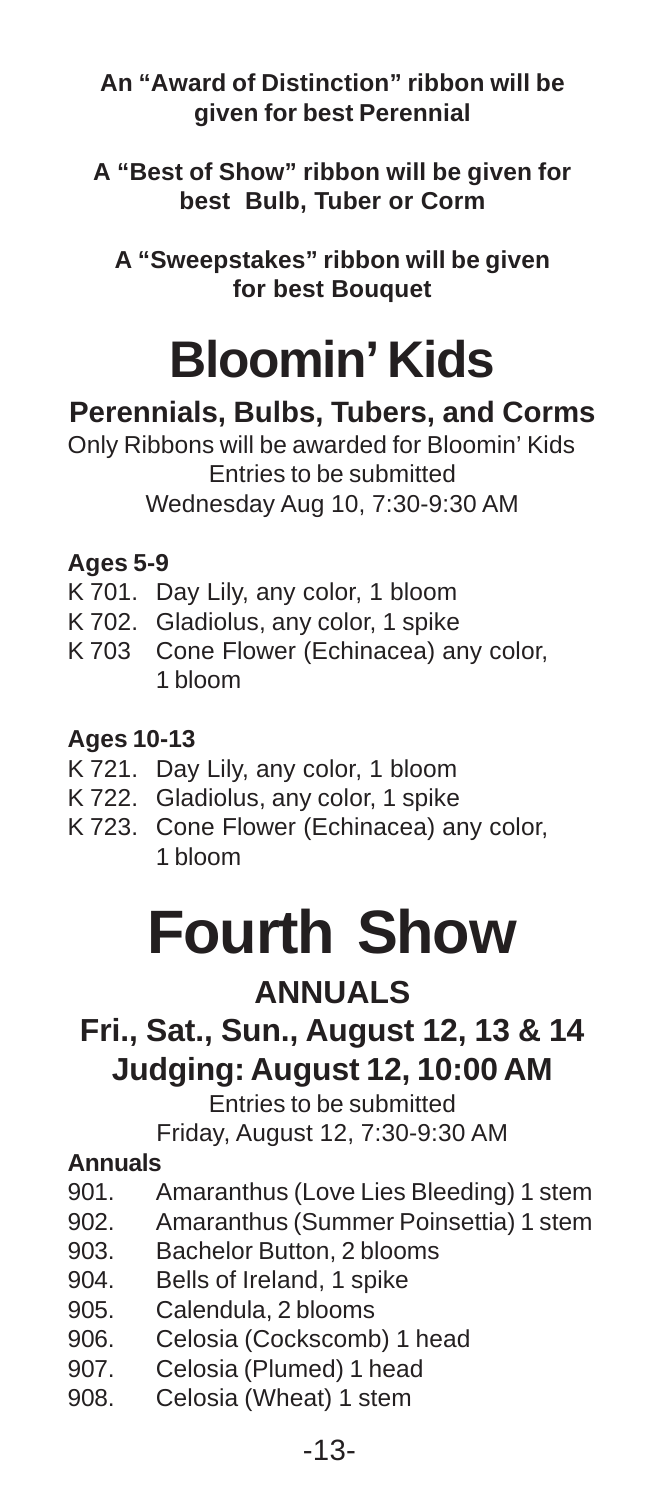- 909. Cleome (Spider Flower) 1 head
- 910. Cosmos, 2 blooms
- 911. Coleus, 1 stem
- 912. Gomphrena (Globe Amaranth) 2 blooms
- 913. Heliotrope, 1 stem
- 914. Nasturtium, 2 blooms
- 915. Lisianthus, 1 stem
- 916. Marigold, Small, solid color, 2 blooms
- 917. Marigold, Large, solid color, 1 bloom
- 918. Marigold, bi-color, 2 blooms
- 919. Marigold, White, 1 bloom
- 920. Nicotiana (Tobacco Plant) 1 stem
- 921. Nigella (Love in a Mist) 1 bloom & 1 seed pod
- 922. Petunia, veined, 2 blooms
- 923. Petunia, single, 2 blooms
- 924. Petunia, double, 2 blooms
- 925. Petunia, bi-color, 2 blooms (no veined varieties)
- 926. Salvia, Blue, Farinacea, 2 spikes
- 927. Salvia, Coccinea, 2 spikes
- 928. Salvia, Splendens, Red, 2 spikes
- 929. Salvia, Splendens, bi-color, 2 spikes
- 930. Salvia, Splendens, any other color, 2 spikes
- 931. Snap Dragon, Red, 1 spike
- 932. Snap Dragon, White, 1 spike
- 933. Snap Dragon, Yellow, 1 spike
- 934. Snap Dragon, Any other color, 1 spike
- 935. Sunflower, yellow, 1 head, (Maximum Size 12") will be measured
- 936. Sunflower, Red, 1 head (Maximum size 12") will be measured
- 937. Sunflower, Any other color (Max. 12")
- 938. Tithonia (Mexican Sunflower) 1 bloom
- 939. Verbena, 1 stem
- 940. Zinnia, small, 2 blooms, under 2"
- 941. Zinnia, Medium, 1 bloom, 2" 4"
- 942. Zinnia, Large, 1 bloom, over 4"
- 943. Zinnia, Pom pom, 2 blooms
- 944. Zinnia, Cactus, 1 bloom
- 945. Zinnia, Solid Color bloom, 1 bloom
- 946. Zinnia, two toned or multi colored 1 bloom
- 947. Statice, 1 stem
- 948. Lantana, 1 stem
- -14- 949. Any Other Annual, 1 stem, (not previously Mentioned) Please Identify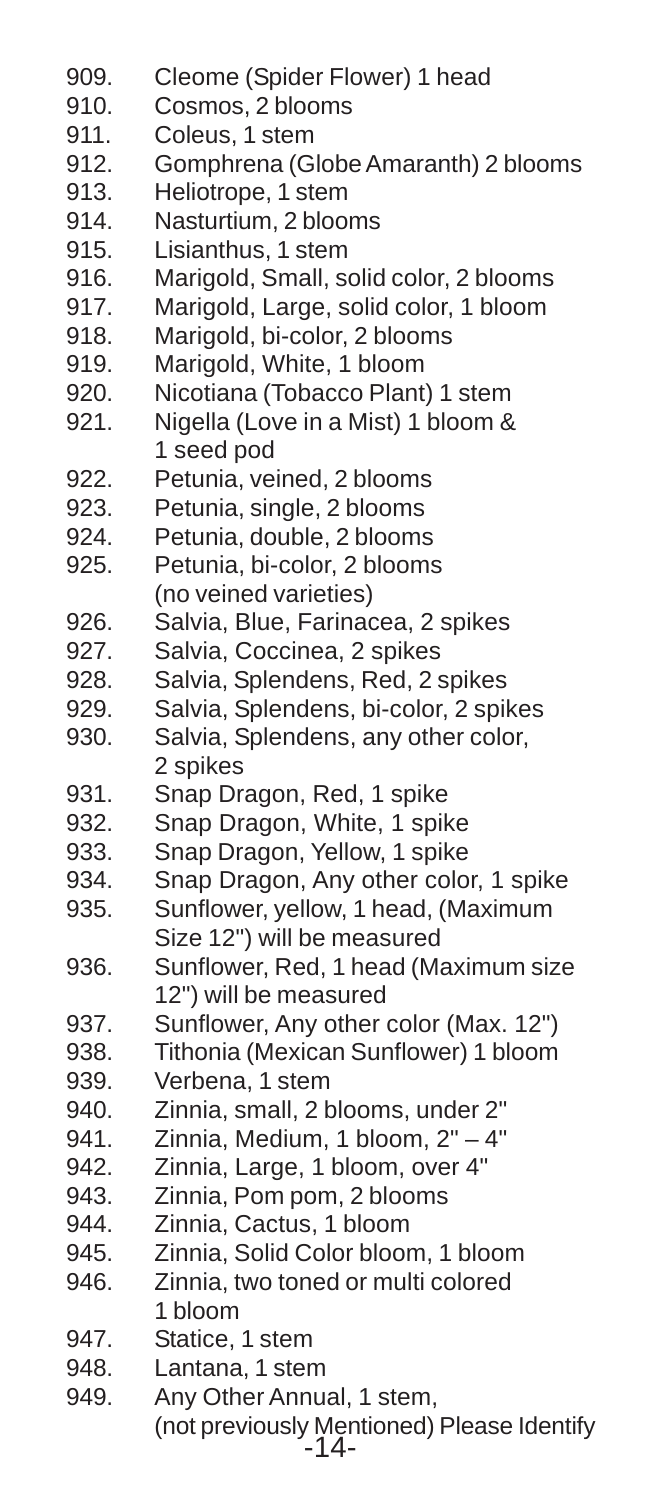- 950. Any Other Annual, 2 blooms (not previously Mentioned) Please identify
- 951. Bouquet of Annual Flowers with at least 5 Different varieties in clear vase
- 952. Bouquet of 5-7 Snap dragons with no fillers In a clear vase
- 953. Bouquet of 5-7 Zinnias with no fillers in A clear vase
- 954. Bouquet of 7-9 Cosmos with no fillers in a clear vase

#### **Best of Show Ribbon for best Horticultural Specimen Sweepstakes Ribbon for Best Bouquet**

# **Bloomin' Kids Annuals**

Only Ribbons will be awarded for Bloomin' Kids Entries to be submitted Friday Aug 12. 7:30-9:30 AM

#### **Ages 5-9**

K 901. Marigold, any color, 2 blooms K 902. Petunia, any color, 2 blooms K 903. Zinnia, any color, 2 blooms

#### **Ages 10-13**

K 921. Marigold, any color, 2 blooms K 922. Petunia, any color, 2 blooms K 923. Zinnia, any color, 2 blooms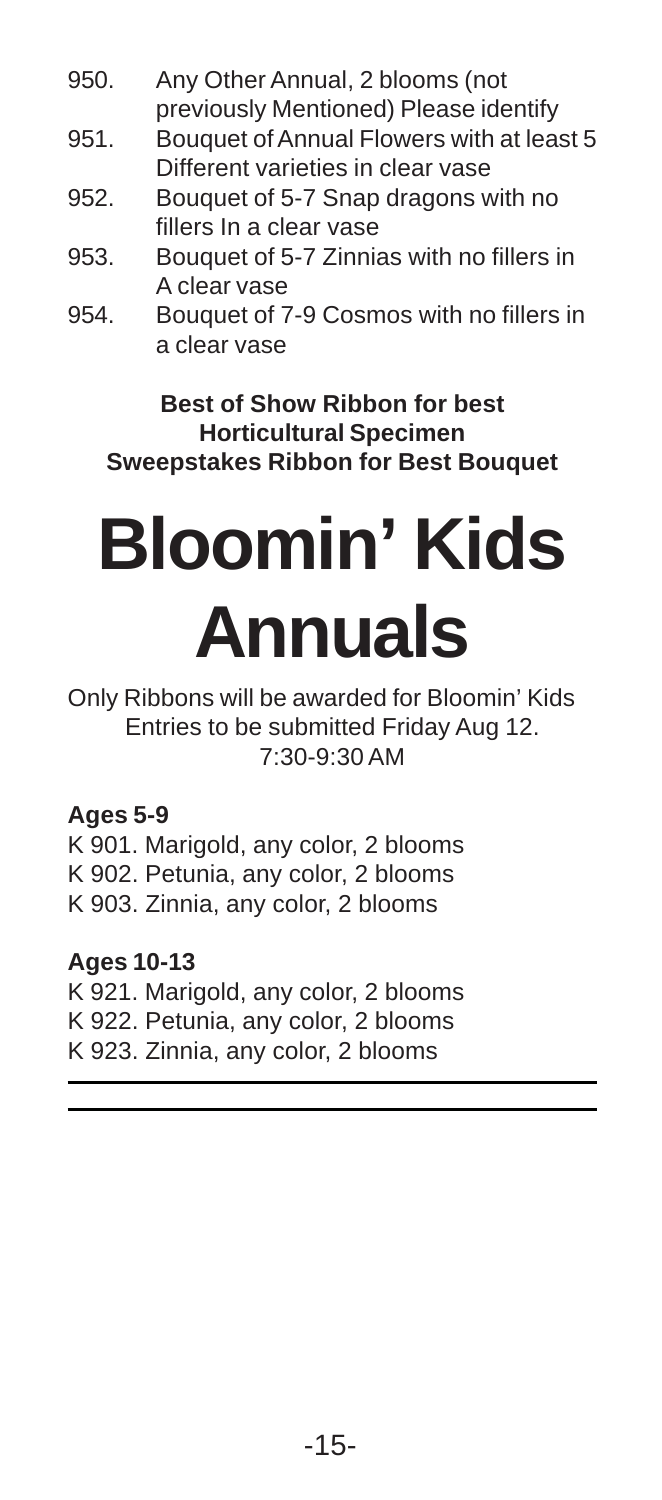## **Bloomin' Kids Flower Arranging**

This is an on-site; design your own, fresh flower arrangement contest for all children ages 5-13 only. This contest will take place on Tuesday, August 9, from 1:00 to 4:00 PM in the Flower Show Building.

Registration is required and may be done on Tuesday, on a first come first serve basis, beginning at 1:00 PM, in the flower show building. The number of participants will be limited. Containers, flowers and supplies will be provided. Arrangements will be placed on tables for judging. Judging will start at 4:00 PM.

Prizes will be awarded for each class as follows: 1<sup>st</sup> place: trophy and ribbon, 2<sup>nd</sup> place: ribbon, 3<sup>rd</sup> place: ribbon, all others will receive an Honorable Mention ribbon.

K2001. Ages 5-6 K2002. Ages 7-8 K2003. Ages 9-10 K2004. Ages 11-13

## **Thank You to our sponsors:**

**Lowell Garden Club Crown Point Garden Club Edward Jones Investment Niemeyer's Landscape Supply Strack and Van Til / Franciscan Dr. The Artful Garden Debbie's Designs Rosemary's Heritage Florist**

A special "Thank You" to all of our exhibitors. You are very much appreciated. Without you, we have no Flower Show. I hope to see you next year and beyond! Bob Manwaring, Superintendent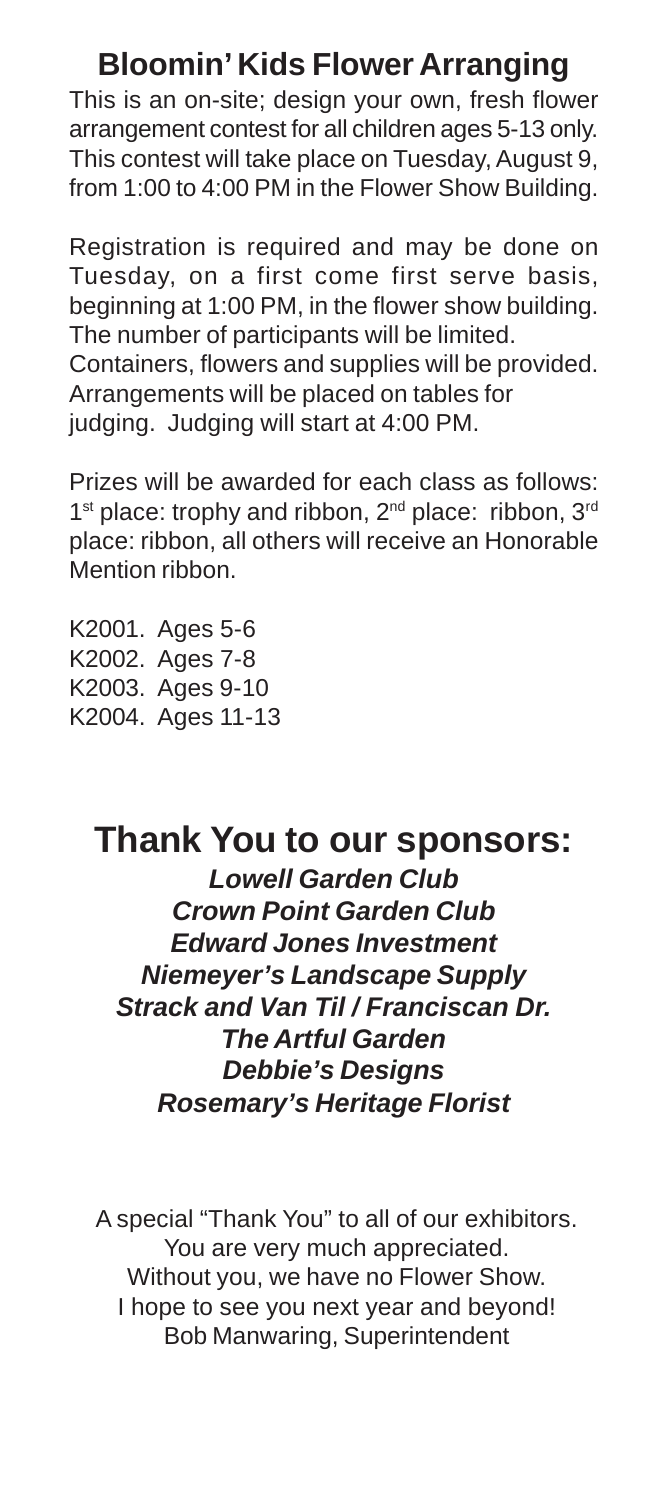| <b>Notes</b> |
|--------------|
|              |
|              |
|              |
|              |
|              |
|              |
|              |
|              |
|              |
|              |
|              |
|              |
|              |
|              |
|              |
|              |
|              |
|              |
|              |
|              |
|              |
|              |
|              |
|              |
|              |
|              |
|              |
|              |
|              |
|              |
|              |
|              |
|              |
|              |
|              |
|              |